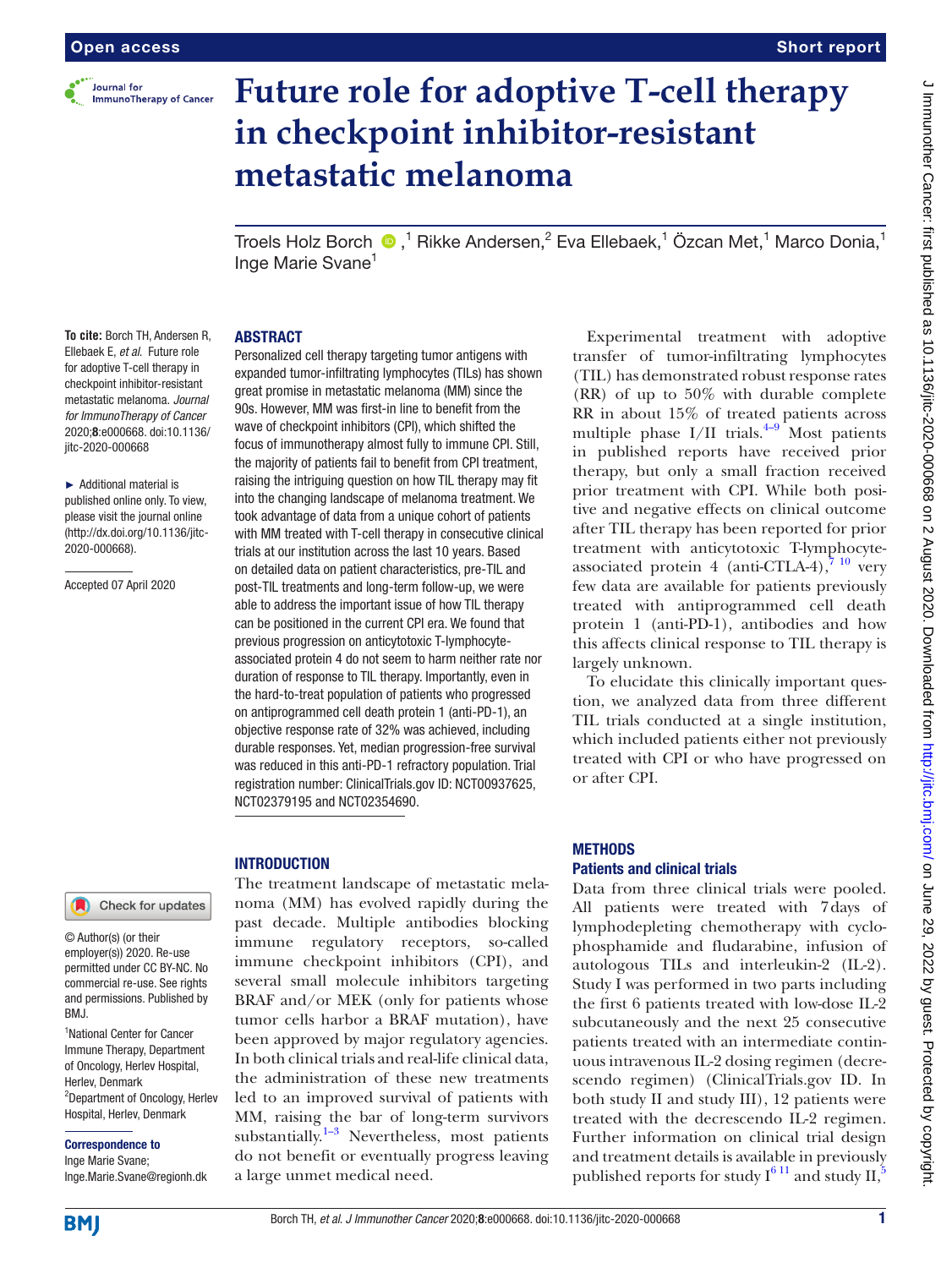and manuscript for study III is in preparation.<sup>12</sup> Data cutoff for this analysis was 14 December 2018.

Importantly, in these trials all TILs were produced at a single institution and following similar procedures ensuring comparability of treatment products.

#### Statistical analysis

Survival and progression-free survival curves were computed according to the Kaplan-Meier method using GraphPad Prism V.5 software. P values of comparisons between survival curves were performed using the logrank Mantel-Cox test. RR comparisons of subgroups were tested using Fisher's exact test. A p value of  $<0.05$  was considered to be statistically significant.

#### **RESULTS**

#### Patient characteristics

A total of 75 patients were enrolled with an intention-totreat and had a tumor lesion surgically removed between August 2009 and May 2018. For two patients (2.7%), TIL growth was not successful. In one patient, the removed tumor was found to be a sarcoma and 17 patients (22.7%) deteriorated clinically and were excluded before treatment with TILs. [Online supplementary figure S1](https://dx.doi.org/10.1136/jitc-2020-000668) shows an outline of patient enrollment and number of dropouts. Thus, a total of 55 patients were treated with TILs. For those patients, the TIL product was ready for infusion in a median of 5.5 weeks after surgery (data not shown).

At baseline, all patients had progressive MM, unresectable stage IIIB or higher with 78% being stage M1c (according to the Melanoma American Joint Commission of Cancer, AJCC staging seventh edition; [table](#page-1-0) 1). All patients had received prior systemic therapy (median 2; range 1–4) for unresectable or metastatic disease, and 84% had received two or more prior lines of therapy ([table](#page-1-0) 1). Most patients had widespread metastatic disease, with a median of four organ systems involved (range 1–8) including 33% having liver metastasis and/ or a history of brain metastasis (these had to be small, with no edema and asymptomatic, or treated and stable), and 62% had elevated lactate dehydrogenase (LDH). At inclusion, all patients were in good performance status (PS 0–1), however some patients clinically deteriorated during TIL manufacturing (typically 4–6 weeks) and at admission three patients had PS≥2.

#### Treatment characteristics and adverse events

TIL therapy comprised preconditioning chemotherapy, infusion of autologous TILs and subsequent interleukin-2 is an intense treatment requiring admission for monitoring and managing of side effects. We observed no new safety signals, although two patients died within days after receiving TIL infusion; one patient due to an intratumoral hemorrhage in a previously irradiated brain metastasis and one patient from multiorgan failure attributed to the patient's fast progressing cancer and very large tumor burden described in more detail in Andersen *et* 

<span id="page-1-0"></span>

|                                         |                | Baseline characteristics of treated patients     |
|-----------------------------------------|----------------|--------------------------------------------------|
|                                         | $n = 55$       | $\frac{0}{0}$                                    |
| Age (median, range)                     |                |                                                  |
| 0                                       | 34             | 62                                               |
| $\overline{1}$                          | 18             | 33                                               |
| $\geq$ 2                                | 3              | 5                                                |
| <b>IIIB</b>                             | $\overline{2}$ | $\overline{4}$                                   |
| M1a                                     | 4              | 7                                                |
| M <sub>1</sub> b                        | 6              | 11                                               |
| M <sub>1</sub> c                        | 43             | 78                                               |
|                                         | 34             | 62                                               |
|                                         | 32             | 58                                               |
| No. of metastatic sites (median, range) |                |                                                  |
| History of brain metastasis             |                |                                                  |
| History of liver metastasis             |                |                                                  |
| History of brain and liver metastasis   |                | 7                                                |
| 1                                       | 9              | 16                                               |
| 2                                       | 28             | 51                                               |
| $\geq 3$                                | 18             | 33                                               |
| Interleukin-2                           | 33             | 60                                               |
| Ipilimumab                              | 41             | 74                                               |
| Anti-PD-1 therapy                       | 23             | 42                                               |
| Temozolomide                            | 5              | 9                                                |
| <b>BRAF</b> inhibitor                   | 10             | 18                                               |
|                                         |                | 53<br>$\overline{4}$<br>7<br>$\overline{7}$<br>4 |

ECOG, Eastern Cooperative Oncology Group; LDH, lactate dehydrogenase; PD-1, programmed cell death protein 1; PS, performance status.

*al*. [5](#page-5-4) The two deaths underline that patient selection is important in the context of TIL therapy.

The median time in hospital was 19 days [\(online supple](https://dx.doi.org/10.1136/jitc-2020-000668)[mentary table T1](https://dx.doi.org/10.1136/jitc-2020-000668)). All patients experienced bone marrow suppression with the majority needing multiple red blood cell and platelet transfusions. Furthermore, most patients developed well-known side effects of IL-2 treatment (eg, electrolyte derangement, hypotension, fluid retention, fever and dyspnea). Toxicities were transient (except vitiligo observed in 3 of 55 patients) and responded to standard interventions or cessation of treatment. On discharge, all toxicities had resolved or was grade 1 or 2.

#### Response rate, overall survival and progression-free survival

Of the 55 patients treated, 53 patients were evaluable according to Response Evaluation Criteria in Solid Tumors criteria. Of 53 evaluable patients, 6 patients achieved a complete response (CR) and 14 patients achieved a partial response (PR), hence the overall RR was 38% [\(online supplementary table T2\)](https://dx.doi.org/10.1136/jitc-2020-000668). Two patients died within days after receiving TIL infusion and were, thus, not evaluable.

With a median follow-up time of 60 months for the entire cohort, the median overall survival (mOS) was 15.9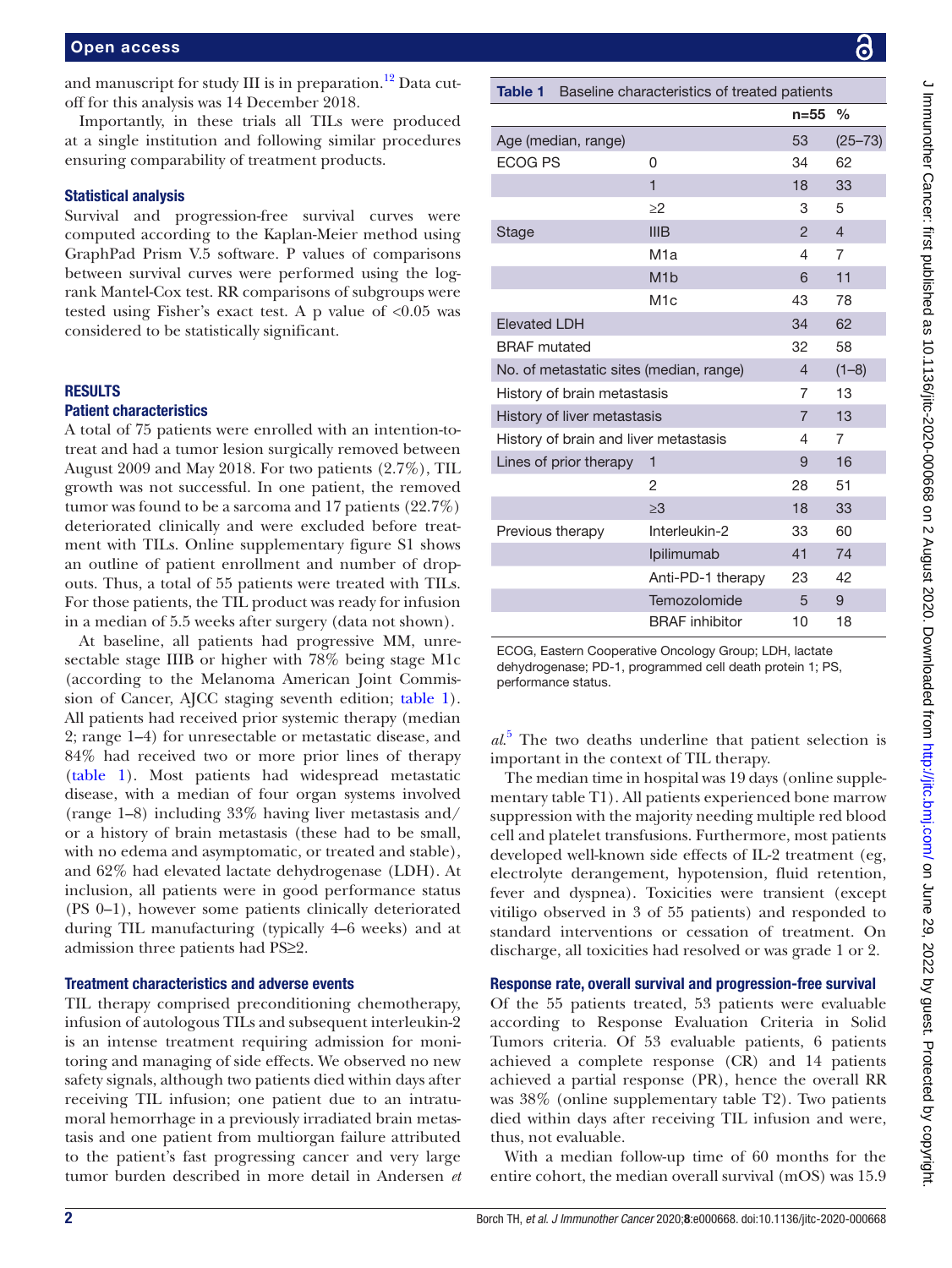

<span id="page-2-0"></span>**Figure 1** Median overall survival (mOS) and median progression-free survival (mPFS) after infusion of tumor-infiltrating lymphocytes (TIL). Kaplan-Meier curves showing OS (A) and PFS (B) for the entire cohort (n=55).

months, with the survival curve reaching a plateau after 30 months, and a 3-year survival rate at 29% [\(figure](#page-2-0) 1A).

Median progression-free survival (mPFS) was 3.7 months, nevertheless only few patients progressed later than 12 months after treatment indicating that most patients with disease control were still progression free many years later ([figure](#page-2-0) 1B). Indeed, seven patients (13%) had not progressed at data cut-off, and another patient died of an unrelated infectious disease almost 3years after treatment.

#### TIL therapy induces durable responses

Of the 20 patients with a CR or PR, 13 (65%) are still alive. Hence, mOS was not reached for this subgroup and mPFS was 19.1 months (see figure [2A and B](#page-2-1)).

Of the six complete responders, two patients progressed after 13.2 and 48.1 months, but had solitary relapses removed and one is still without evidence of disease (NED) 76+ months after surgery. The 3-year survival rate for complete responders was 100% (data not shown). Of interest, the two patients progressing after CR both received low-dose IL-2 in the first part of study I, whereas the four remaining complete responders (ongoing

between 41+ and 83+ months) received an intermediate IL-2 dosing regimen.

Three patients with PR have not progressed. Two of these had residual disease removed surgically and have NED as previously described,<sup>11</sup> now 73+ and 76+ months after treatment.

## Influence of prior checkpoint inhibition on TIL therapy outcome

Patients with tumors harboring certain immunohistopathological features (ie, dense immune cell infiltration, high mutational burden and interferon (IFN)-γ signature) have a higher chance of responding to CPI. $^{13\,14}$  This implies a selection towards enrichment of less favorable characteristics in patients progressing on or after treatment with CPI. In the present cohort, most patients had received and progressed on prior treatment with CPI, and to elucidate whether resistance to checkpoint inhibition affects clinical outcome after TIL therapy, we performed subgroup analyzes stratifying for prior treatment with either anti-CTLA-4 only, anti-PD-1 only, sequential anti-CTLA-4 and anti-PD-1, or no prior CPI. Patients were only stratified for prior CPIs, but the majority had received



<span id="page-2-1"></span>Figure 2 Median overall survival (mOS) and median progression-free survival (mPFS) for Response Evaluation Criteria in Solid Tumors (RECIST) responders. Kaplan-Meier curves showing OS (A) and PFS (B) for RECIST responders (n=20). TIL, tumorinfiltrating lymphocytes.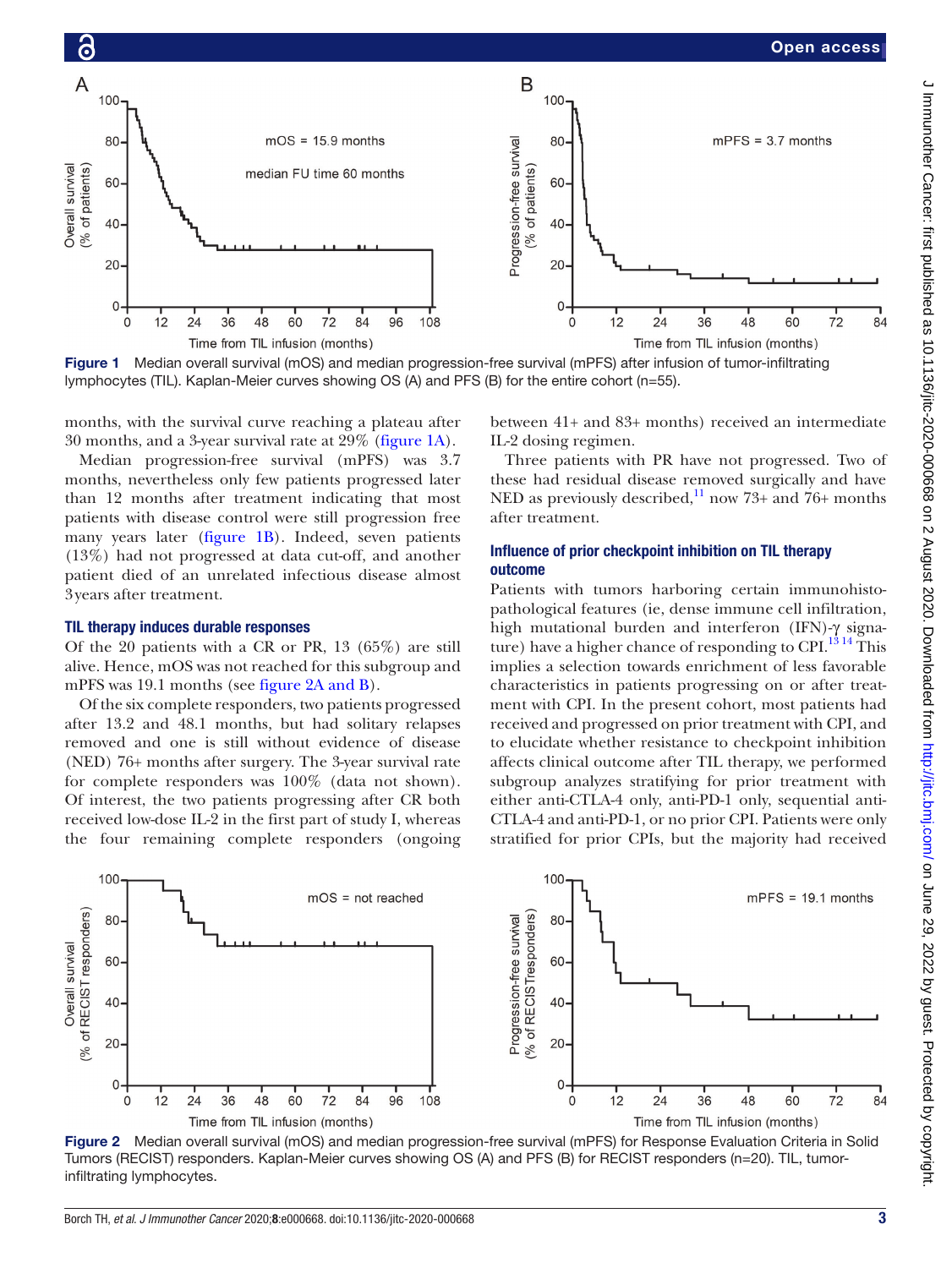

<span id="page-3-0"></span>Figure 3 Overall survival (OS) and progression-free survival (PFS) according to antiprogrammed cell death protein 1 (anti-PD-1) status prior to tumor-infiltrating lymphocytes (TIL) therapy. Kaplan-Meier curves showing OS (A) and PFS (B) in anti-PD-1 näive patients (n=32) or patients previously progressed on anti-PD-1 blockade (n=23). Dotted lines represent SE.

other systemic lines of treatment in addition. The number of prior lines of therapy were well balanced except for the group of patients treated with anti-PD-1 only (n=4), as they all received TIL therapy as a second-line therapy (data not shown).

In our cohort, a total of 41 patients had received prior treatment with anti-CTLA-4. Of those, 22 patients had received no other prior CPI and this subgroup appeared to have a longer mOS compared with patients who were not previously treated with CPI (21.8 vs 11.2 months), but survival curves were not significantly different (p=0.5) and plateau was reached at the same time and level ([online supplementary figure S2A](https://dx.doi.org/10.1136/jitc-2020-000668)). The same pattern was observed for PFS [\(online supplementary figure S2B](https://dx.doi.org/10.1136/jitc-2020-000668)). RR was numerically higher but not statistically significant in the prior anti-CTLA-4-treated group (45.5% vs 33.3%; p=0.48).

Results from published studies indicated that response to TIL therapy after progression on anti-PD-1 is possible, although RR appeared low.<sup>10 15</sup> In our cohort, a total of 23 patients had received prior treatment with anti-PD-1 either as the only CPI (n=4) or sequentially to anti-CTLA-4 (n=19). To evaluate specifically the effect of anti-PD-1, the group of patients previously treated with anti-CTLA-4 alone was compared with patients treated with anti-PD-1 and anti-CTLA-4 sequentially. Clinical features and prognostic variables (PS, stage, LDH, metastatic sites, prior lines of therapy) were similar (data not shown). PFS curves for the two groups were significantly different favoring the patients previously treated with anti-CTLA-4 alone ( $p=0.03$ ; mPFS 4.9 vs 2.8 months), but no significant difference between the groups was observed for OS  $(p=0.56)$  and RR  $(p=0.52)$  [\(online supplementary figure](https://dx.doi.org/10.1136/jitc-2020-000668) [S3 and table T2](https://dx.doi.org/10.1136/jitc-2020-000668)).

As prior treatment with anti-CTLA-4 did not significantly affect clinical response after TIL therapy, we divided our data set in patients previously treated with anti-PD-1 regardless of anti-CTLA-4 treatment (PD-1 progressors; n=23), or not (PD-1 naïve; n=32). Baseline

clinical characteristics were similar between the two groups ([online supplementary table T3\)](https://dx.doi.org/10.1136/jitc-2020-000668). No statistical difference was observed in OS and RR ([figure](#page-3-0) 3A and [table](#page-4-0) 2), but PFS curves started to separate at around 4months and are significantly different favoring the anti-PD-1-naïve group (p=0.046, [figure](#page-3-0) 3B). The difference appeared to be driven by a longer median duration of response (DOR) in the anti-PD-1-naïve group as a whole (32.2 vs 7.6 months) and especially for partial responders [\(table](#page-4-0) 2).

Although not systematically assessed, it is noteworthy that durable responses to anti-PD-1 were observed in two anti-PD-1-naïve patients who progressed after TIL therapy (one patient had PR and one had PD on TIL).

## Prior treatments influence the duration of response

Experimental treatments like TIL therapy are often employed only after progression on approved therapies. Since multiple therapies have been approved for MM during the last decade, TIL therapy has been moved to third or fourth line of treatment depending on BRAF mutational status. To assess the impact of moving TIL therapy to later lines, we analyzed treatment responses according to line of treatment. In our cohort, all patients were treated in second line or later. We found that patients treated in second line responded favorably with a RR of 62.5% compared with 33.3% for later lines and had numerically higher median OS and PFS, although not statistically significant [\(online supplementary table](https://dx.doi.org/10.1136/jitc-2020-000668)  [T4 and figure S4\)](https://dx.doi.org/10.1136/jitc-2020-000668). CR rates were significantly impacted by the line of treatment as 33.3% (3/9) achieved CR if treated in second line compared with  $6.5\%$   $(3/46)$ treated in third or later line (p=0.049).

Median DOR decreased incrementally with increasing number of prior lines of therapy and, notably, only one of 18 patients treated in fourth line or later have an ongoing response (PR (NED); [\(online supplementary](https://dx.doi.org/10.1136/jitc-2020-000668)  [table T4](https://dx.doi.org/10.1136/jitc-2020-000668)).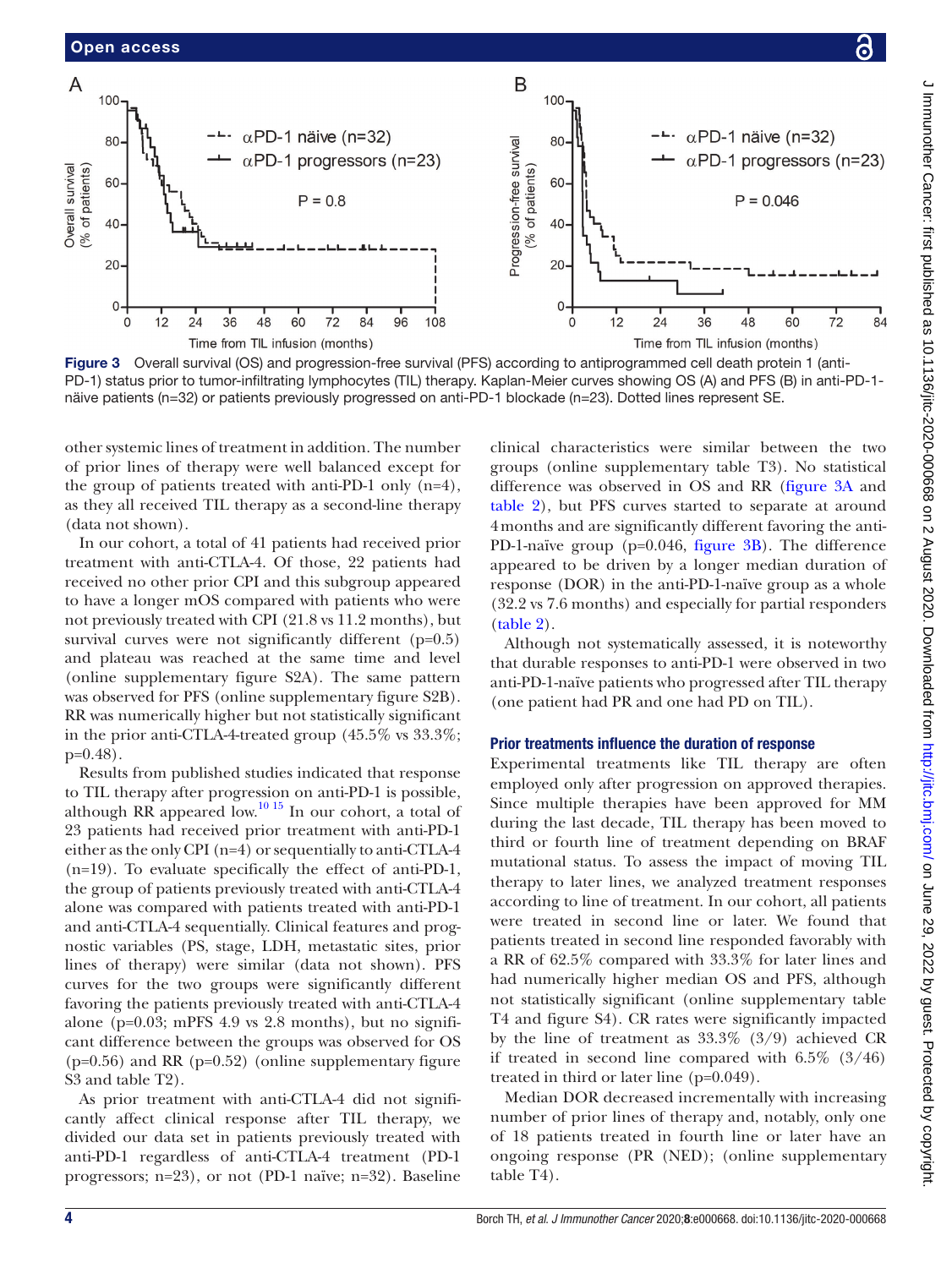<span id="page-4-0"></span>

|  | <b>Table 2</b> Clinical response to TIL therapy in PD-1-naïve |  |  |
|--|---------------------------------------------------------------|--|--|
|  | patients vs PD-1 progressors                                  |  |  |
|  |                                                               |  |  |

|                                        | No prior $\alpha$ PD-1 | Prior $\alpha$ PD-<br>$1 \pm \alpha$ CTLA-4 |
|----------------------------------------|------------------------|---------------------------------------------|
|                                        | $n = 32$               | $n = 23$                                    |
| Response rate*                         | 42%                    | 32%                                         |
| Median OS (months)                     | 19.6                   | 14                                          |
| Median PFS (months)                    | 3.9                    | 2.8                                         |
| DOR both CR and PR,<br>median (months) | 32.2                   | 7.6                                         |
| # CR                                   | 5                      | 1                                           |
| DOR median (months)                    | 54.8                   | 41‡                                         |
| DOR min (months)                       | 13.2                   | 41‡                                         |
| DOR max (months)                       | 83.1                   | 41‡                                         |
| DOR range (months)                     | $(13.2 - 83.1)$        | $(41\ddagger)$                              |
| # PR                                   | 8                      | 6                                           |
| DOR median (months)                    | 11.3                   | 6.2                                         |
| DOR min (months)                       | 7.8                    | 2.7                                         |
| DOR max (months)                       | 76.1‡                  | 28.6                                        |
| DOR range (months)                     | $(7.8 - 76.1)$         | $(2.7 - 28.6)$                              |
| # Ongoing responses<br>(CR/PR)         | 5(3/2)                 | 2(1/1)                                      |

\*One patient in each group was not evaluable for response. †Duration of response.

‡Ongoing response.

CR, complete response; DOR, duration of response; OS, overall survival; PD-1, programmed cell death protein 1; PFS, progressionfree survival; PR, partial response; TIL, tumor-infiltrating lymphocytes.

#### **DISCUSSION**

In the present study, we pooled data from three clinical TIL therapy trials including patients not previously treated with CPI or who had progressed on one or two lines of CPI. In this heavily pretreated cohort, we found a RR of 38% which is in line with previous reports.<sup>478 10</sup>

In particular, CR after TIL therapy has been reported to be durable,<sup>410</sup> which is corroborated by our data  $\left(\frac{4}{6}\right)$ CRs ongoing). Of interest, the two patients achieving CR with later recurrence both received low-dose subcutaneous IL-2. Whether there is a biological effect behind this observation, cannot be discerned from these data. The question is unlikely to be answered in the near future as attempts to perform randomized testing have either failed to enroll patients (NCT01995344) or was terminated early due to meeting prespecified futility boundaries as reported by Amaria *et al* at ASCO 2019.[16](#page-6-0) However, the only patient with ongoing PR in that trial received low-dose IL-2.

Despite the recurrences, both patients with CR after low-dose IL-2 did not require another systemic treatment for more than >4years and not to date, respectively. Lowering the dose of IL-2 is intriguing as side effects are dose-dependent, $^{17}$  and ability to tolerate IL-2-related

toxicity is one of the factors demanding proper patient selection for TIL therapy.

Clinical response to TIL therapy has been reported to be both negatively and positively impacted by prior treatment with anti-CTLA-4.[7 10](#page-5-2) While our data suggest a numerically slightly higher RR and longer mOS in patients previously treated with anti-CTLA-4 and not anti-PD-1, we did not find any clinical meaningful advantage, but at least no detrimental effects were observed.

It has been shown that patients with tumors harboring favorable histopathological characteristics such as dense immune cell infiltration, high mutational burden and IFN-γ signature are more likely to respond to anti-PD-1.<sup>1314</sup> The implication being that tumors progressing on or after anti-PD-1 are enriched with less favorable histopathological characteristics. We found the RR to be unaffected by previous anti-PD-1. However, DOR was lower in anti-PD-1 progressors, at least for partial responders, which corresponds well with previously published results. $\frac{10 \text{ 15}}{10 \text{ 15}}$  Similar results were presented at ASCO 2019 by Sarnaik *et al*, [18](#page-6-2) with a RR of 38% in 55 patients progressing after anti-PD-1 (most had also received anti-CTLA-4 and BRAF/ MEK inhibitors if BRAF mutated). Follow-up in that study is still short and median DOR has not been reached.

Our observation that TIL therapy can induce clinical responses in an anti-PD-1 refractory patient cohort suggests that resistance to the individual therapies is at least partially mediated by independent mechanisms. This is further corroborated by two anti-PD-1-naïve patients progressing after TIL in this dataset, later achieving clinical response on anti-PD-1—as also observed by others.<sup>1015</sup> We have previously shown that T-cell infiltration in anti-PD-1-resistant tumors was diverse ranging from almost none to dense, but tumor-reactive T cells could be grown from most of these tumors.<sup>[5](#page-5-4)</sup> Furthermore, we have shown TIL resistance can be mediated by defects in the antigen presentation machinery, $19$  which would likely also confer resistance to CPI. Resistance mechanisms to TIL therapy is an area that needs further investigation in order to rationally design new trials and lift the 'tail' of the survival curve.

Not surprisingly, our data show a favorable RR for patients treated in second line compared with patients treated in third or later line and median DOR in later lines is decreasing incrementally. As there are now multiple lines of approved therapies for MM, TIL therapy is often moved to later lines. Considering the high response rate and curative potential, perhaps this strategy should be challenged. Patients for TIL therapy undergo considerable selection as they need to have a surgically resectable tumor, TILs must be capable of growth, the patient should be able to wait  $\sim 6$ weeks for treatment and must be able to tolerate IL-2. In the present study, there was an attrition rate of 27% (20 of 75), which is comparable to an intention-to-treat report from Besser *et al.*<sup>[8](#page-5-9)</sup> Even with this selection in mind and despite the obvious limitation in comparison between studies, TIL therapy after progression on anti-PD-1 seems to be at least non-inferior to either treatment with ipilimumab or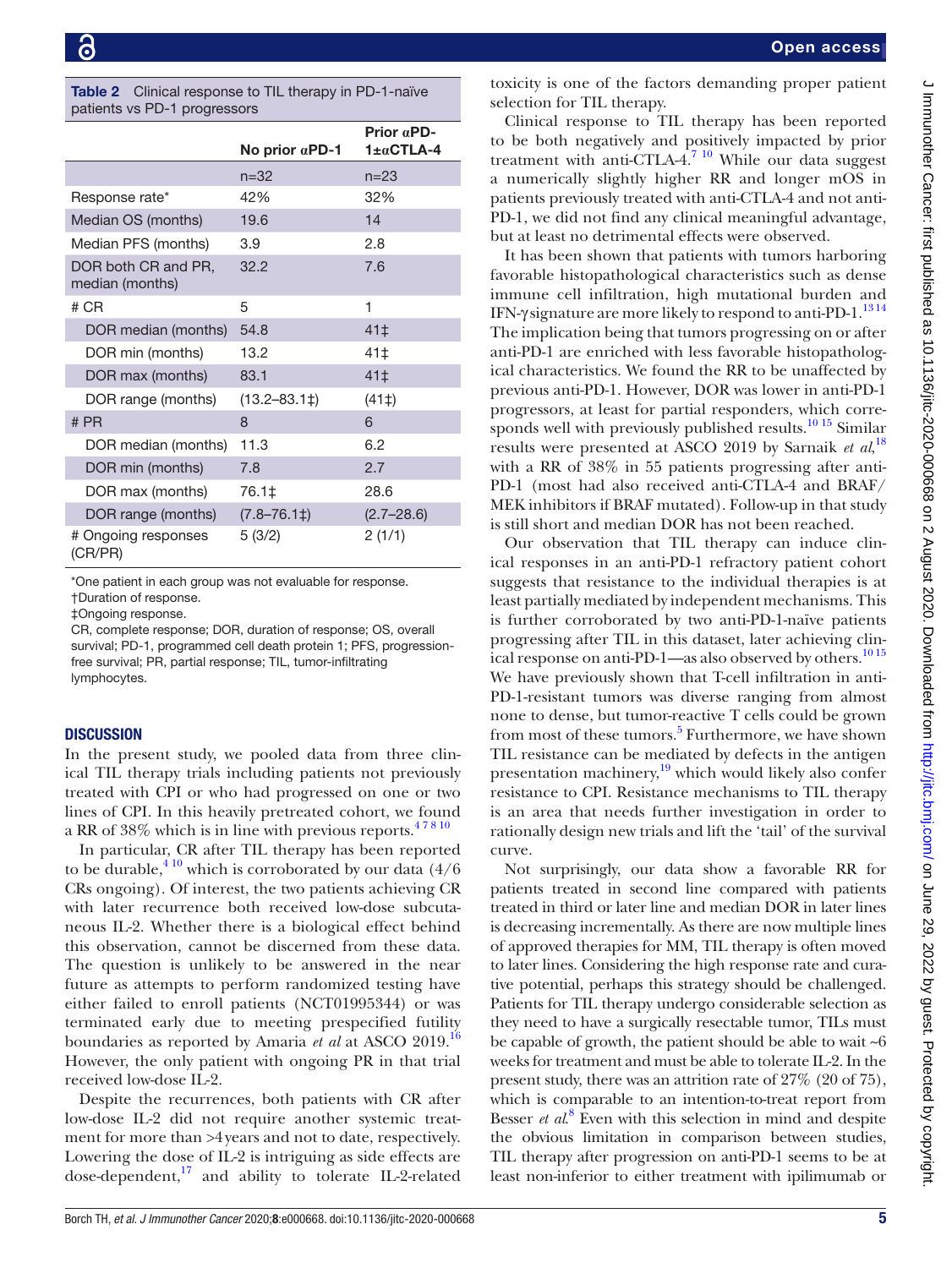#### Open access

ipilimumab and nivolumab in combination with reported RRs of  $4\%$ -16% and  $20\%$ -21%, respectively.<sup>20-22</sup> Comparison of ipilimumab and TIL therapy in a first-line or secondline setting is formally tested in an ongoing randomized phase III trial (NCT02278887). To our knowledge, response to TIL therapy after combined anti-CTLA-4 and anti-PD-1 has not been reported in sufficient numbers to draw any conclusions.

It is also important to compare the treatment characteristics and toxicity profile of TIL therapy with other available therapies relevant in second line. All patients developed transient grade 3–4 adverse events during the 3weeks in hospital due to high-dose chemotherapy and IL-2. These events were expected and managed by established treatment algorithms and on discharge all toxicities had resolved or were grade 1–2. Only vitiligo in 5% of patients was observed as a permanent toxicity. This is contrast to treatment with CPI, which is administered on an outpatient basis potentially for up to 2years and a comparably smaller, yet significant, proportion of patients experiencing grade 3–4 adverse events (28% for ipilimumab, 59% for the combination of nivolumab and ipilimumab).<sup>[1](#page-5-0)</sup> Also significant is the risk of long-term toxicity, primarily endocrine events, requiring life-long hormonal replacement therapy. Thus, both treatment characteristics and toxicity profiles differ and could be a selection parameter for patients themselves and for treating physicians.

A challenge in TIL therapy is attrition due to TIL production time. This has been addressed by multiple centers by 'bridging' with either BRAF inhibitor treatment<sup>23</sup>  $24$  or ipilimumab<sup>25</sup> with both strategies being feasible in not adding toxicity and keeping attrition to a minimum while maintaining a high response rate. Another approach is combining TIL therapy with anti-PD-1 either in PD-1 progressors (multiple academic centers) or in PD-1-naïve patients as pursued in a commercial setting (NCT03645928).

#### **CONCLUSION**

TIL therapy requires selection of patients for treatment, but even in this hard-to-treat population of patients with MM who progressed on anti-PD-1, with or without anti-CTLA sequentially, an objective response rate of 32% was achieved and included durable responses.

These observations warrant further use of and research in TIL therapy.

Contributors THB and IMS designed the study, interpreted the data, analyzed the results and wrote the manuscript. RA, EE, ÖM and MD assisted with manuscript review and revision. All authors gave their final approval of the manuscript submitted.

Funding The clinical trials were funded through grants from The Danish Cancer Society, Aase and Einar Danielsen Foundation, The Beckett Foundation, Herlev and Gentofte Hospital Research Council and The Danish Council for Independent Research.

Competing interests THB has received travel support from Roche and MSD, and travel support and speaker's fee from Bristol-Myers Squibb (BMS). EE has received honorarium from Roche and BMS, and travel support from MSD and BMS. MD has

received honorarium from Genzyme, Merck Sharp & Dohme (MSD) and BMS, and travel support from Novartis, MSD, BMS, Roche and Pfizer. IMS has an advisory board relationship with or lectured for Roche, Novartis, MSD, Celgene, Incyte, TILT bio, Pfizer, BMS and AstraZeneca, and has received limited grants for translational research from BMS, Roche and Novartis. RA and ÖM report no conflicts of interest.

#### Patient consent for publication Not required.

Ethics approval Ethics approval was granted by the National Committee on Health Research Ethics for each of the clinical trials, and informed consent to participate was obtained from all subjects.

Provenance and peer review Not commissioned; externally peer reviewed.

Data availability statement Data are available on reasonable request from the corresponding author.

Open access This is an open access article distributed in accordance with the Creative Commons Attribution Non Commercial (CC BY-NC 4.0) license, which permits others to distribute, remix, adapt, build upon this work non-commercially, and license their derivative works on different terms, provided the original work is properly cited, appropriate credit is given, any changes made indicated, and the use is non-commercial. See <http://creativecommons.org/licenses/by-nc/4.0/>.

#### ORCID iD

Troels Holz Borch <http://orcid.org/0000-0002-4402-9281>

#### **REFERENCES**

- <span id="page-5-0"></span>Larkin J, Chiarion-Sileni V, Gonzalez R, et al. Five-Year survival with combined nivolumab and ipilimumab in advanced melanoma. *[N Engl](http://dx.doi.org/10.1056/NEJMoa1910836)  [J Med](http://dx.doi.org/10.1056/NEJMoa1910836)* 2019;381:1535–46.
- 2 Ugurel S, Röhmel J, Ascierto PA, *et al*. Survival of patients with advanced metastatic melanoma: the impact of novel therapiesupdate 2017. *[Eur J Cancer](http://dx.doi.org/10.1016/j.ejca.2017.06.028)* 2017;83:247–57.
- 3 Donia M, Ellebaek E, Øllegaard TH, *et al*. The real-world impact of modern treatments on the survival of patients with metastatic melanoma. *[Eur J Cancer](http://dx.doi.org/10.1016/j.ejca.2018.12.002)* 2019;108:25–32.
- <span id="page-5-1"></span>4 Rosenberg SA, Yang JC, Sherry RM, *et al*. Durable complete responses in heavily pretreated patients with metastatic melanoma using T-cell transfer immunotherapy. *[Clin Cancer Res](http://dx.doi.org/10.1158/1078-0432.CCR-11-0116)* 2011;17:4550–7.
- <span id="page-5-4"></span>5 Andersen R, Borch TH, Draghi A, *et al*. T cells isolated from patients with checkpoint inhibitor-resistant melanoma are functional and can mediate tumor regression. *[Ann Oncol](http://dx.doi.org/10.1093/annonc/mdy139)* 2018;29:1575–81.
- <span id="page-5-3"></span>6 Ellebaek E, Iversen TZ, Junker N, *et al*. Adoptive cell therapy with autologous tumor infiltrating lymphocytes and low-dose interleukin-2 in metastatic melanoma patients. *[J Transl Med](http://dx.doi.org/10.1186/1479-5876-10-169)* 2012;10:169.
- <span id="page-5-2"></span>7 Forget M-A, Haymaker C, Hess KR, *et al*. Prospective analysis of adoptive TIL therapy in patients with metastatic melanoma: response, impact of anti-CTLA4, and biomarkers to predict clinical outcome. *[Clin Cancer Res](http://dx.doi.org/10.1158/1078-0432.CCR-17-3649)* 2018;24:4416–28.
- <span id="page-5-9"></span>8 Besser MJ, Shapira-Frommer R, Itzhaki O, *et al*. Adoptive transfer of tumor-infiltrating lymphocytes in patients with metastatic melanoma: intent-to-treat analysis and efficacy after failure to prior immunotherapies. *[Clin Cancer Res](http://dx.doi.org/10.1158/1078-0432.CCR-13-0380)* 2013;19:4792–800.
- 9 Dafni U, Michielin O, Lluesma SM, *et al*. Efficacy of adoptive therapy with tumor-infiltrating lymphocytes and recombinant interleukin-2 in advanced cutaneous melanoma: a systematic review and metaanalysis. *[Ann Oncol](http://dx.doi.org/10.1093/annonc/mdz398)* 2019;30:1902–13.
- <span id="page-5-8"></span>10 Goff SL, Dudley ME, Citrin DE, *et al*. Randomized, prospective evaluation comparing intensity of lymphodepletion before adoptive transfer of tumor-infiltrating lymphocytes for patients with metastatic melanoma. *[J Clin Oncol](http://dx.doi.org/10.1200/JCO.2016.66.7220)* 2016;34:2389–97.
- <span id="page-5-6"></span>11 Andersen R, Donia M, Ellebaek E, *et al*. Long-Lasting complete responses in patients with metastatic melanoma after adoptive cell therapy with tumor-infiltrating lymphocytes and an attenuated IL2 regimen. *[Clin Cancer Res](http://dx.doi.org/10.1158/1078-0432.CCR-15-1879)* 2016;22:3734–45.
- <span id="page-5-5"></span>12 Borch TH, Andersen R, Rana MAH, *et al*. Clinical efficacy of T-cell therapy after short-term BRAF-inhibitor induction in checkpoint inhibitor resistant metastatic melanoma patients. *[Annals of Oncology](http://dx.doi.org/10.1093/annonc/mdy288.005)* 2018;29:viii402.
- <span id="page-5-7"></span>13 Cristescu R, Mogg R, Ayers M, *et al*. Pan-tumor genomic biomarkers for PD-1 checkpoint blockade-based immunotherapy. *[Science](http://dx.doi.org/10.1126/science.aar3593)* 2018;362. doi:10.1126/science.aar3593. [Epub ahead of print: 12 Oct 2018].
- 14 Tumeh PC, Harview CL, Yearley JH, *et al*. Pd-1 blockade induces responses by inhibiting adaptive immune resistance. *[Nature](http://dx.doi.org/10.1038/nature13954)* 2014;515:568–71.
- 15 Nguyen LT, Saibil SD, Sotov V, *et al*. Phase II clinical trial of adoptive cell therapy for patients with metastatic melanoma with autologous